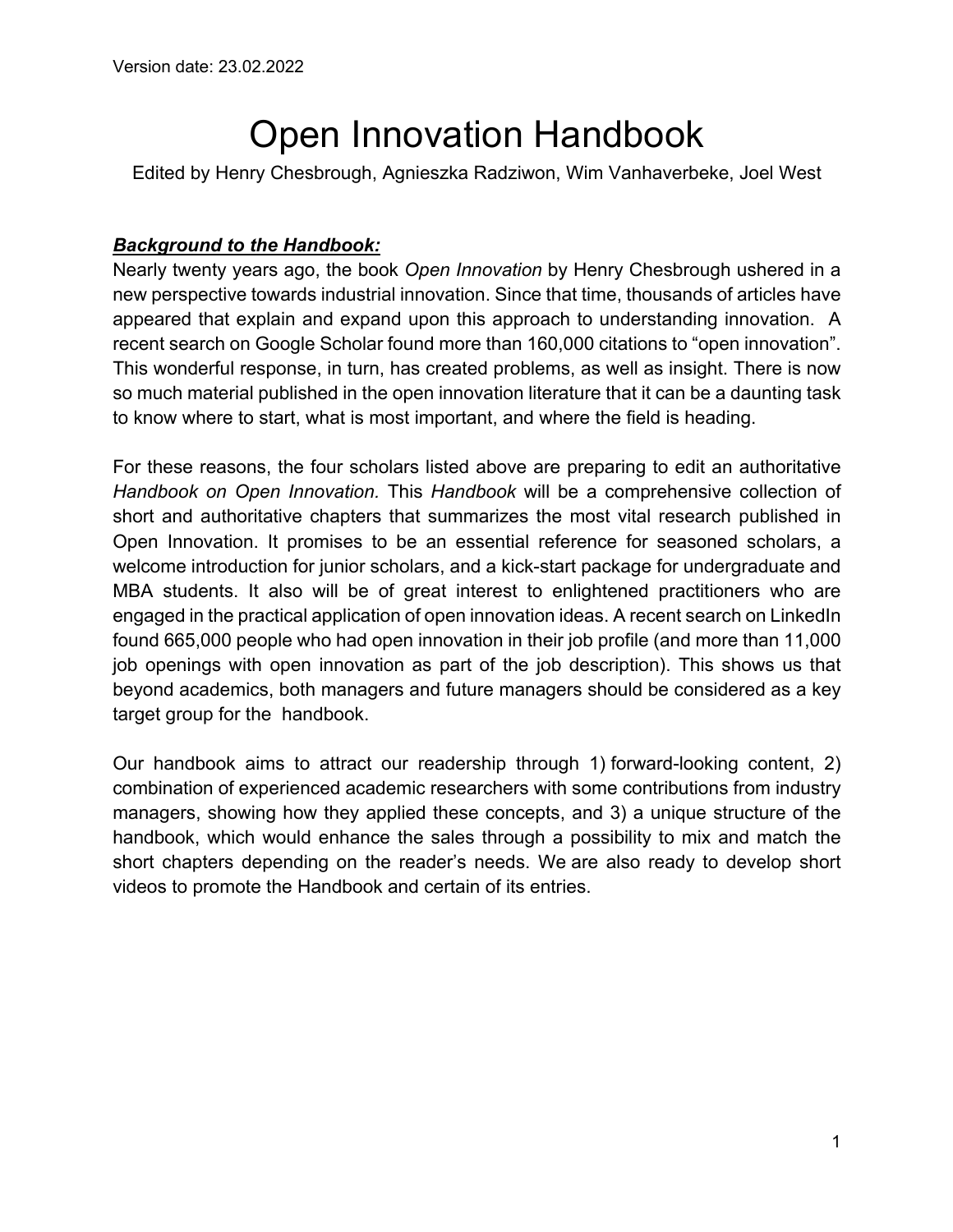*On the content of the book*: This handbook will serve as the definitive reference for the large and growing field of Open Innovation. It presents the current state of the art for the understanding and practice of the concept and includes a future outlook for how open innovation should be further developed. The main overall aims of the book are to offer a guidebook for managers seeking to employ open innovation, and an authoritative reference for scholars seeking to conduct new research in these areas. The book contains chapters on why open innovation has been important in management/organization studies (and teaching), inventories of industries, sectors, and research fields previously explored, with a big emphasis on areas not yet fully explored or unattended. The editors have recruited leading academic scholars to contribute chapters to the Handbook, and will also include several chapters from industry practitioners, to show the concept in practice, integrating various facets together to generate results from Open Innovation.

*Target group*: Researchers, managers and students within the management/ organization area, but also teachers and consultants within the same areas.

*Word length***:** Approximately 50 – 60 chapters of a range of **3,000 – 5,000 words** each (references excluded), plus one foreword and a preface (i.e., in total, 180,000-300,000 words), plus one black-and-white figure or table per chapter.

**Suggested delivery date:** Our goal is to have the book in print by the end of 2023, marking the 20<sup>th</sup> anniversary of the publication of the initial book on this subject. The first drafts of the chapters are planned to be due **May 31st, 2022** and final drafts will be due in late summer 2022.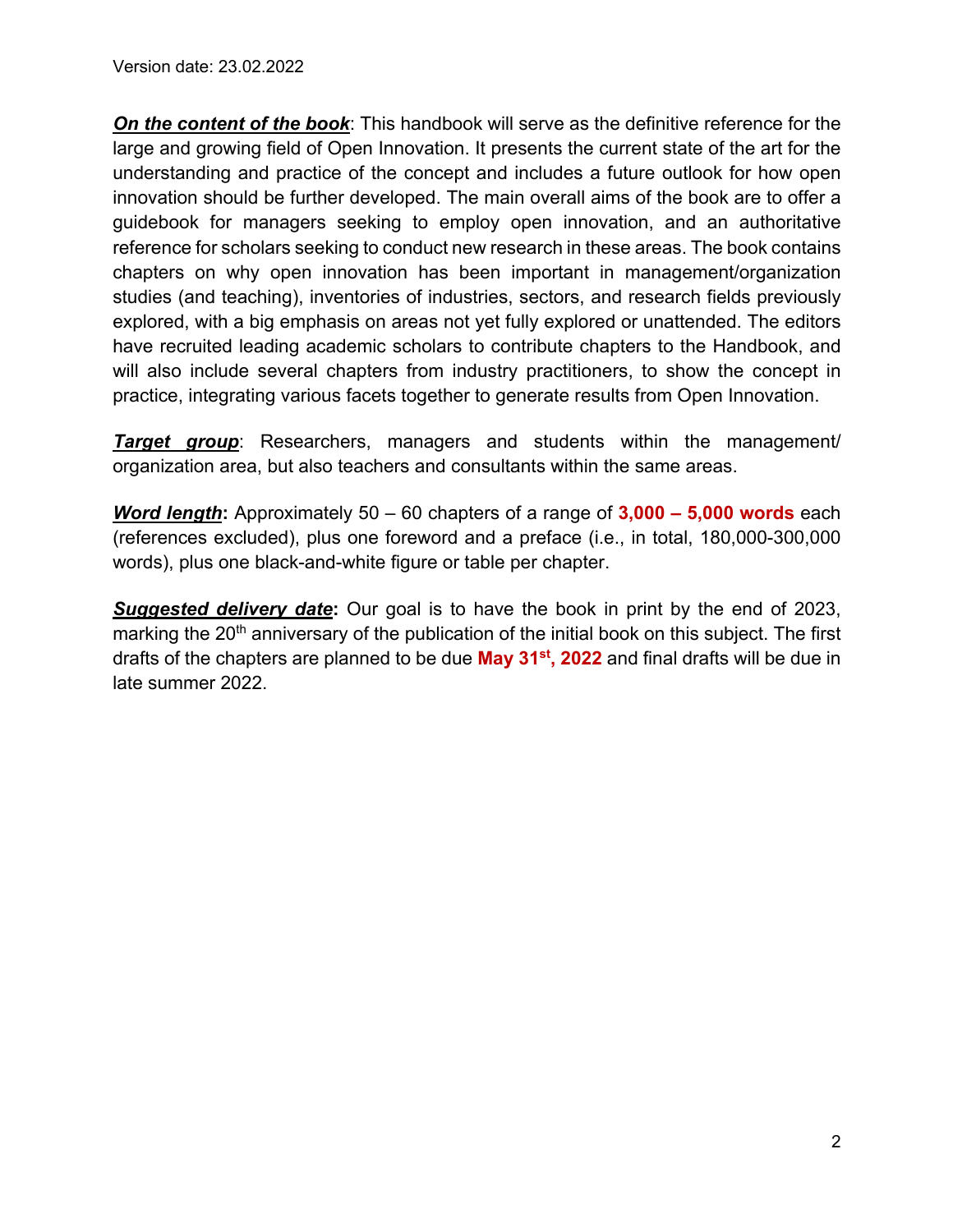# *PRELIMINARY TABLE OF CONTENTS*

#### **PART I. Introduction**

- 1. Open Innovation A Reconsideration 20 Years Later *(All editors)*
- 2. General framework OI as a field of knowledge *(All editors)*
- 3. The benefits and costs of OI *(All editors)*
- 4. Opening up Open Innovation & drawing the boundaries *(Prof. Wim Vanhaverbeke, University of Antwerp, Belgium & Prof. Victor Gilsing, Free University Amsterdam, The Netherlands)*
- 5. Modes of Open Innovation *(Prof. Marcel Bogers, Technical University Eindhoven, The Netherlands, Prof. Joel West, Keck Graduate Institute, USA)*

# **PART II. OI Within Firms**

- 6. The daily grind of open innovation: how individual roles and (net)work practices facilitate successful open innovation *(Prof. Anne ter Wal, Imperial Collage London, UK, Prof. Ammon Salter, Bath School of Management, UK, Prof. Paola Criscuolo, Imperial College Business School, UK)*
- 7. Open Innovation in Projects *(Prof. Mehdi Bagherzadeh, NEOMA School of Business, France, Prof. Andrei, Gurca, Loughborough University, UK)*
- 8. Open Innovation in Small and Medium Sized Firms *(Prof. Agnieszka Radziwon, Aarhus University, Denmark & Prof. Wim Vanhaverbeke, University of Antwerp, Belgium)*
- 9. Open Innovation & the Creation of High-Growth Ventures *(Prof. Marc Gruber and Dr. Eva Weissenboeck, EPFL, Switzerland)*
- 10. OI in large firms *(Prof. Henry Chesbrough, University of California Berkeley, USA)*
- 11. How firms adopt technology sourcing practices *(Prof. Frank Piller, RWTH Aachen, Patrick Pollok, Dirk Luettgens)*

#### **PART III. OI Among Firms**

- 12. OI and alliance management *(Prof. John Hagedoorn, Maastricht University, The Netherlands, Hans Frankort University of London, UK )*
- 13. Open-Innovation and Coopetition *(Prof. Sea Bez and Prof. Frédéric Le Roy, University of Montpellier, France)*
- 14. Accelerating Corporate Business Model Transformations by Leveraging Innovation Management and Open Innovation Synergies *(Andre Marquis, University of California Berkeley, USA)*
- 15. OI and platforms *(Prof. Marshall van Alstyne, Boston University, USA and Geoff Parker, Dartmouth, USA)*
- *16.* Open Innovation & ecosystems *(Prof. Joel West, Keck Graduate Institute, USA)*
- 17. The Ubiquitous Software Innovation Building Block: Open Source *(James Zemlin, Linux Foundation)*

#### **PART IV. OI Outside Firms**

- 18. What role do individuals play in open innovation? *(*Prof. Krithika Randhawa, *University of Sydney, Australia)*
- *19.* Non-Pecuniary Motivations on Platforms *(Prof. Kevin Boudreau, Northeastern University, USA)*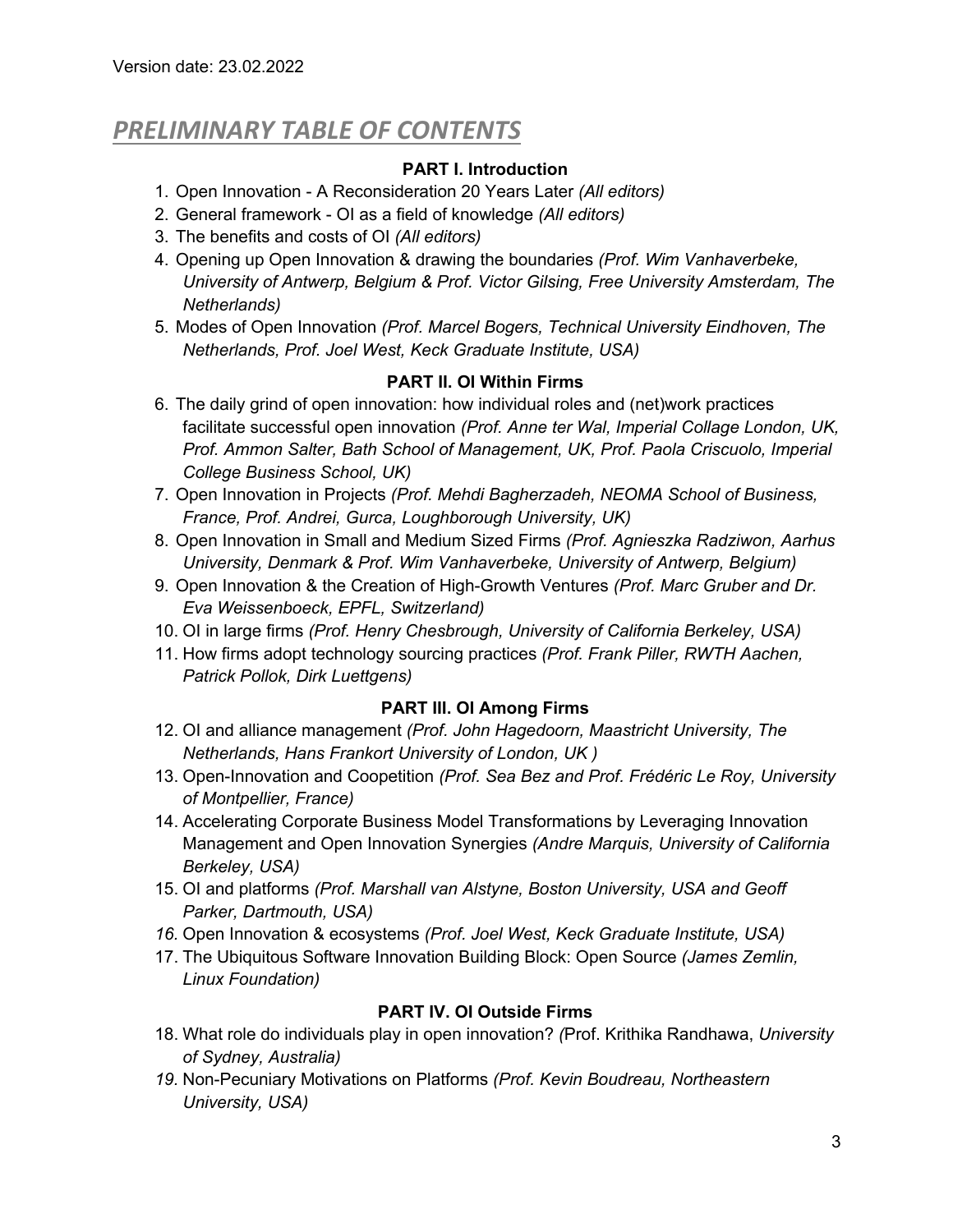20. Open Innovation intermediaries *(Prof. Frank Piller, RWTH Aachen; Kathleen Diener, U of Applied Sciences Niederrhein; Patrick Pollok, RWTH Aachen)*

# **PART V. Regional, national and international OI**

- 21. OI in regional innovation clusters and entrepreneurship ecosystems *(Prof. Agnieszka Radziwon, Aarhus University, Denmark)*
- 22. Open Innovation Policy *(Prof. Alberto DiMinin, Scuola Superiore Sant'Anna, Italy)*
- 23. Open Innovation and University-Industry Relations *(Prof. Markus Perkmann, Imperial Collage London, UK)*
- 24. Open Innovation in Science *(Prof. Marion Poetz, Prof. Susanne Beck, Prof. Christoph Grimpe, Copenhagen Business School, Henry Sauermann, ESMT Berlin, Germany)*
- 25. Deep Tech, Big Science and Open Innovation *(Prof. Jonathan Wareham, Dr. Laia Pujol Priego, Dr. Angelo Romasanta, Gozal Ahmadova, ESADE School of Business, Spain)*

# **PART VI. New Developments in OI**

- 26. Innovation Economics: Measuring the Value of Open Source (Hilary Carter, Linux Foundation, Prof. Henry Chesbrough, University of California Berkeley, USA)
- 27. Data Models that power Cloud Computing *(Param Singh and Lars Martinsson Salesforce, USA & Dr. Jim Spohrer IBM, USA*)
- 28. Standard for sovereign data exchange *(Dr. Reinhold Achatz, IDSA, Germany)*
- 29. Innovability for a Better World (and a New One?) *(Ernesto Ciorra, Emanuele Polimanti, Andrea Canino, ENEL, Italy)*
- 30. Open Innovation and Digital Technologies: The Case of 5G *(Dr. Mallik Tatipamula, Ericsson, Sweden)*
- 31. Open Innovation in Biotech and the Life Sciences *(Prof. Joel West, Keck Graduate Institute, USA)*
- 32. Open innovation, regulatory sandboxes and sustainability: An ELSA appraisal *(Prof. Timo Minssen, Copenhagen University, Denmark, Christy Kollmar)*
- 33. Accelerating the Race to Net-Zero through Open Innovation *(Prof. Ann-Kristin Zobel, St.Gallen University, Switzerland), Prof. Stephen, Comello, Stanford University, USA Lukas Falcke St.Gallen University, Switzerland)*
- 34. OI and Grand Challenges *(Prof. Anita McGahan, Rotman School of Management, Canada)*

# **PART VII. Open Innovation and Theory**

- 35. The Theory of Open Innovation *(Prof. Linus Dahlander, ESMT Berlin, Germany, Prof. Martin Wallin Chalmers University of Technology, Sweden)*
- *36.* Advancing the Microfoundations of Open Innovation *(Prof. Nicolai Foss, Copenhagen Business School, Denmark)*
- 37. Open Innovation in a Geopolitical Frame *(Prof. David Teece, University of California Berkeley, USA)*
- 38. Open Cognition *(Prof. Stefano Brusoni and Prof. Daniella Laureiro-Martinez, ETH Zurich Switzerland)*
- 39. Open Strategy *(Prof. Richard Whittington, University of Oxford, UK)*